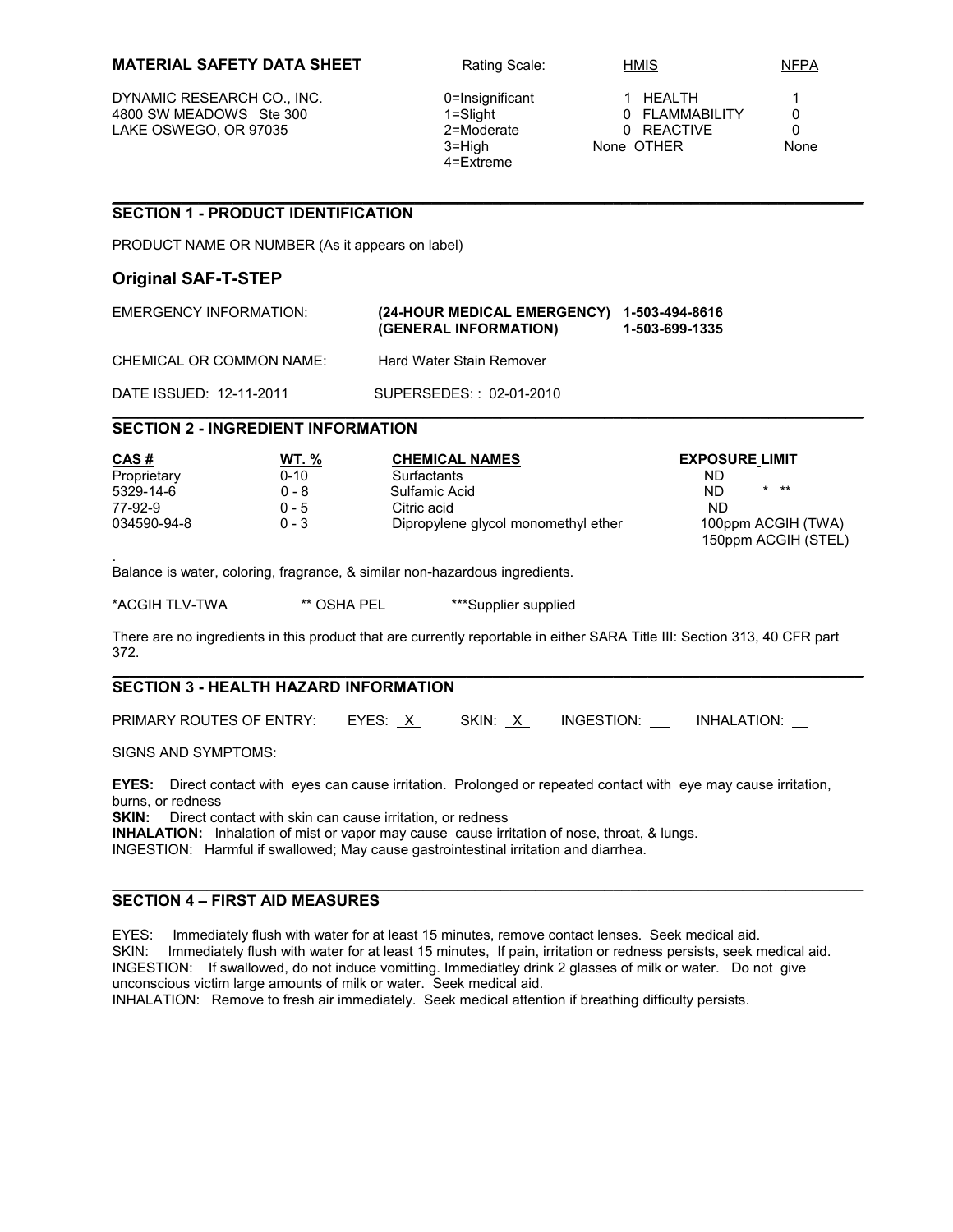### **SAF-T-STEP Page 2**

## **SECTION 5 - FIRE AND EXPLOSION INFORMATION**

FLASH POINT: None (ASTM D92) FLAMMABLE LIMITS: LOWER: NA UPPER: NA EXTINGUISHING MEDIA:  $X$  FOAM  $X$  CO2  $X$  DRY CHEMICAL  $X$  WATER FOG  $\Box$  OTHER SPECIAL FIRE FIGHTING PROCEDURES: Normal fire fighting procedures may be used. Use extinguishing media appropriate for surrounding fire. **UNUSUAL FIRE AND EXPLOSION HAZARDS: No special hazards known. Heat of fire may melt containers.**

**\_\_\_\_\_\_\_\_\_\_\_\_\_\_\_\_\_\_\_\_\_\_\_\_\_\_\_\_\_\_\_\_\_\_\_\_\_\_\_\_\_\_\_\_\_\_\_\_\_\_\_\_\_\_\_\_\_\_\_\_\_\_\_\_\_\_\_\_\_\_\_\_\_\_\_\_\_\_\_\_\_\_\_\_\_\_\_**

**\_\_\_\_\_\_\_\_\_\_\_\_\_\_\_\_\_\_\_\_\_\_\_\_\_\_\_\_\_\_\_\_\_\_\_\_\_\_\_\_\_\_\_\_\_\_\_\_\_\_\_\_\_\_\_\_\_\_\_\_\_\_\_\_\_\_\_\_\_\_\_\_\_\_\_\_\_\_\_\_\_\_\_\_\_\_\_**

# **SECTION 6 - ACCIDENTAL RELEASE MEASURES**

**Presonnal Precautions:** Put on appropriate personal protection equipment (see Section 8)

**Environmental Precautions and Clean Up Methods:** Absorb with diatomaceous earth or similar inert material. Sweep or scrape up and containerize. Rinse affected area thoroughly with water. Follow all Federal, State and Local regulations. **\_\_\_\_\_\_\_\_\_\_\_\_\_\_\_\_\_\_\_\_\_\_\_\_\_\_\_\_\_\_\_\_\_\_\_\_\_\_\_\_\_\_\_\_\_\_\_\_\_\_\_\_\_\_\_\_\_\_\_\_\_\_\_\_\_\_\_\_\_\_\_\_\_\_\_\_\_\_\_\_\_\_\_\_\_\_\_\_\_\_\_\_\_**

### **SECTION 7 – HANDLING and STORAGE**

**HANDLING :** Do not taste or swallow. Avoid contact with skin or eyes. Wash thoroughly after handling product. FOR COMMERCIAL AND INDUSTRIAL USE

**STORAGE:** Do not store near heat or flame (containers may melt). Keep from freezing (containers may rupture). Empty containers may contain small amounts of undiluted product. KEEP OUT OF REACH OF CHILDREN. **\_\_\_\_\_\_\_\_\_\_\_\_\_\_\_\_\_\_\_\_\_\_\_\_\_\_\_\_\_\_\_\_\_\_\_\_\_\_\_\_\_\_\_\_\_\_\_\_\_\_\_\_\_\_\_\_\_\_\_\_\_\_\_\_\_\_\_\_\_\_\_\_\_\_\_\_\_\_\_\_\_\_\_\_\_\_\_\_\_\_\_\_\_**

 $\mathcal{L}_\mathcal{L} = \mathcal{L}_\mathcal{L} = \mathcal{L}_\mathcal{L} = \mathcal{L}_\mathcal{L} = \mathcal{L}_\mathcal{L} = \mathcal{L}_\mathcal{L} = \mathcal{L}_\mathcal{L} = \mathcal{L}_\mathcal{L} = \mathcal{L}_\mathcal{L} = \mathcal{L}_\mathcal{L} = \mathcal{L}_\mathcal{L} = \mathcal{L}_\mathcal{L} = \mathcal{L}_\mathcal{L} = \mathcal{L}_\mathcal{L} = \mathcal{L}_\mathcal{L} = \mathcal{L}_\mathcal{L} = \mathcal{L}_\mathcal{L}$ 

# **SECTION 8 – EXPOSURE CONTROLS / PERSONAL PROTECTION INFORMATION**

ENGINEERING CONTROLS: No special requirements . General room ventilation is adequate.

HANDS: No special requirement under normal use conditions.

EYES: No special requirement under normal use conditions..

RESPIRATORY PROTECTION: No special requirement under normal use conditions.

FEET: No special requirement under normal use conditions

BODY: No special requirement under normal use conditions

OTHER PROTECTIVE MEASURES: Use good personal hygiene practices. Launder contaminated equipment before reuse.

 $\_$  ,  $\_$  ,  $\_$  ,  $\_$  ,  $\_$  ,  $\_$  ,  $\_$  ,  $\_$  ,  $\_$  ,  $\_$  ,  $\_$  ,  $\_$  ,  $\_$  ,  $\_$  ,  $\_$  ,  $\_$  ,  $\_$  ,  $\_$  ,  $\_$  ,  $\_$  ,  $\_$  ,  $\_$  ,  $\_$  ,  $\_$  ,  $\_$  ,  $\_$  ,  $\_$  ,  $\_$  ,  $\_$  ,  $\_$  ,  $\_$  ,  $\_$  ,  $\_$  ,  $\_$  ,  $\_$  ,  $\_$  ,  $\_$  ,

## **SECTION 9 - PHYSICAL DATA**

BOILING POINT 212 F SPECIFIC GRAVITY (H20=1) 1.03 FREEZING POINT ND PERCENT VOLATILE BY VOLUME87% SOLUBILITY IN WATER Complete VAPOR PRESSURE (mm Hg) NA pH (undiluted) 3.5 - 3.7 EVAPORATION RATE (Butyl Ac=100) NA APPEARANCE & ODOR Blue-green liquid, mild odor

# **SECTION 10 – STABILITY and REACTIVITY**

| STABILITY: | STABLE X                                     | UNSTABLE                                     | CONDITIONS TO AVOID NA                                                         |
|------------|----------------------------------------------|----------------------------------------------|--------------------------------------------------------------------------------|
|            | INCOMPATIBILITY (MATERIALS TO AVOID):        | Do not mix with other chemicals or cleaners. | Strong alkalis, bleach, cyanides, sulfides, or chlorine compounds of any kind. |
|            | HAZARDOUS DECOMPOSITION PRODUCTS: None known |                                              |                                                                                |
|            | HAZARDOUS POLYMERIZATION:                    | WILL NOT OCCUR X                             |                                                                                |

 **\_\_\_\_\_\_\_\_\_\_\_\_\_\_\_\_\_\_\_\_\_\_\_\_\_\_\_\_\_\_\_\_\_\_\_\_\_\_\_\_\_\_\_\_\_\_\_\_\_\_\_\_\_\_\_\_\_\_\_\_\_\_\_\_\_\_\_\_\_\_ \_\_\_\_\_\_\_\_\_\_\_\_\_\_\_\_\_\_\_\_\_\_\_**